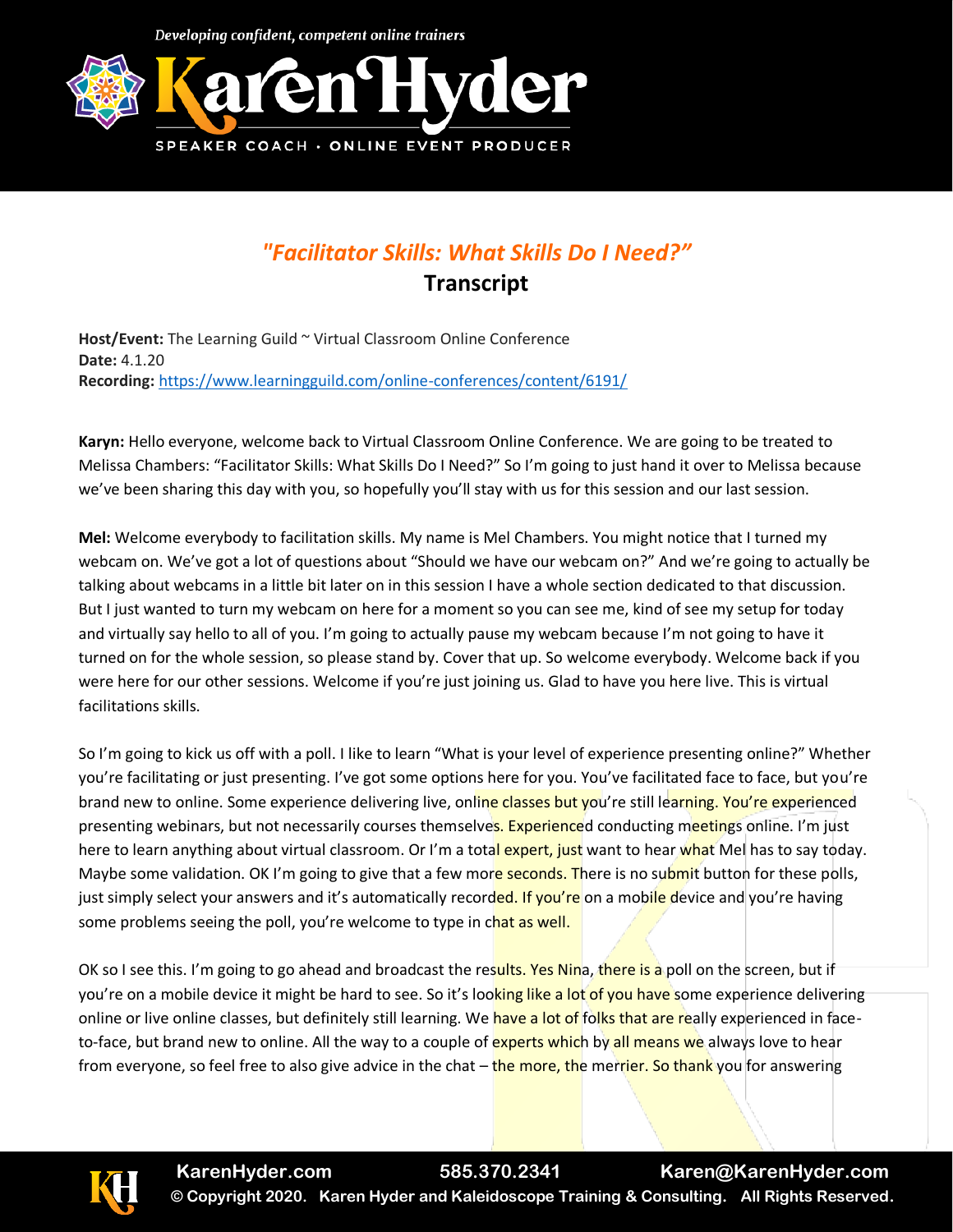that poll for me, gives me a sense of who is in here today. As always you can type your questions in chat. Karen, the Karens, will be monitoring. I'll try to do my best monitoring, we do have quite a large group in here today.

So this is for chat, what is different in a virtual classroom? What's different in a virtual classroom vs a face-toface? I've got some images here on the screen to give you some hints. And go ahead and type in chat what you feel are really the big differences from delivering face to face vs delivering in a virtual classroom. You can't see your students. You can't read the body language. Lack of feedback. Yeah, these are really great. Lot more distractions. Seeing body language quite a bit. The learning curve for the technology, yes. Great keep those coming. I've got some already what we call "cooked" answers for you I'm going to bring up on the screen, and you're already saying a lot of these in chat.

Probably the biggest one is lack of body language and eye contact. And you might think OK well if we have our webcams on, we have the body language there, but oftentimes it's just the facilitator who has the webcam on, not everybody. So the facilitator doesn't have that body language to feed off of like you do when you're standing up in front of a classroom. You don't have that eye contact. You can't really tell if somebody is not understanding just by looking around the room. You can't walk around and you can't listen when people are doing activities. Well, you can in breakout rooms. But not as readily.

Again, you can't understand if there's confusion, and they might not have as quick of access to you. You don't, obviously, have the human contact! We know about that right now, don't we? With everything that's going on. And we don't have the hands-on activities that we might actually have, like sitting at a table asking a group to work together. Maybe putting a puzzle together or doing some sort of hands-on activity – we don't really see that in the virtual environment. So there's quite a bit that is different in a virtual classroom.

But I want to get even more specific about what's the difference in the physical classroom? What do we rely on in the physical classroom vs what we rely on a virtual classroom. And I'm going to actually bring up two chat pods. And on the left is "In the physical classroom, we rely on" go ahead and type in that. Versus the chat pod on the right "In the virtual classroom, we rely on" And it might feel a little bit redundant, but I am looking for kind of different answers here. OK yeah. In the physical classroom yeah nonverbals. Interactions. Group activities and discussions. Our tools are a lot different in the physical classroom. Yeah these are really great. Good technology I'm seeing that quite a bit.

## **Karyn:** Please stand by.

**Mel:** OK let me know, is my audio back on now? I'm in the green, I was in the red there for a moment. OK I'm thinking with all that fabulous chat going, my system got a little taxed. And I realized that my system was getting taxed. One, I was looking at my bandwidth meter and, two, I realize, you know, we've got about 600 people hitting those chat functions right now. So I do want to just thank you for answering there. And I've got again some pre-cooked ideas of what I believe is happening in the physical classroom versus what is happening in the virtual classroom. And it's a lot of what I was seeing coming in in the chat.

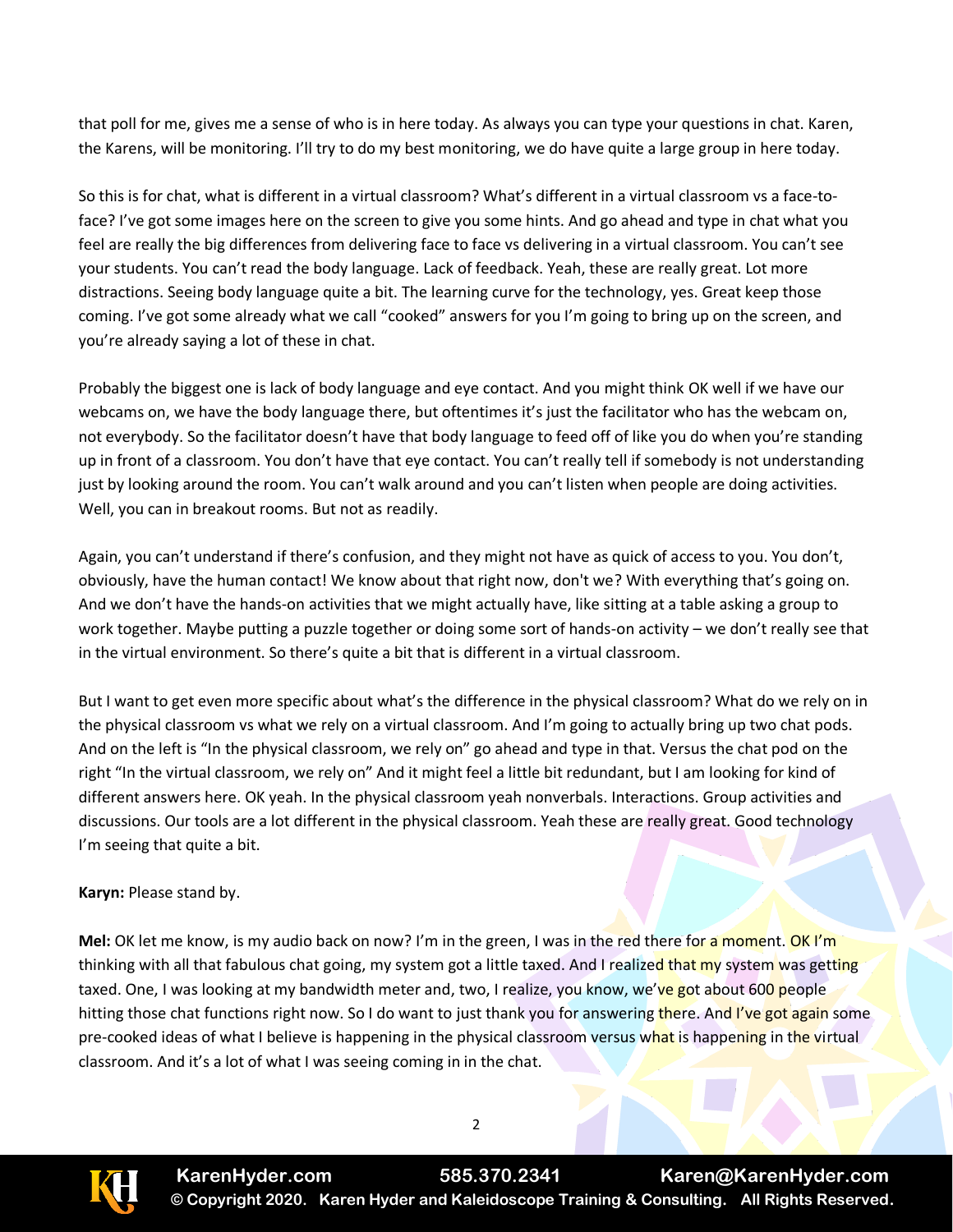In the physical classroom, the presenter is the focal point, right? We're standing at the front. We're standing at the front of the room. Here we're not really standing at the front of the room. If I don't have my webcam on, I'm definitely not the focal point, at least not visually. We've got tables and chairs, we've got the body language – we already talked about that. We might have paper documents which we don't necessarily have in a virtual. You can turn to your neighbor and – which you can't really do in the virtual.

But let's really look at what's really – what do we rely on in a virtual classroom. One of the biggest things is participants are responsible for their own setup. In a physical classroom, they usually just show up. Right? We show up. We sit down. We might have our participant guide already printed out for us. Everything is set up.

But in a virtual classroom there is a lot more onus on the participants to be ready to join. And if you come to the production session, Karen's going to talk more about what that means. We have to, we're really reliant on the technology. OK, we're really reliant on the network connections. Case in point of what just happened.

What becomes more of the focal point is our presentation, more so than in the physical classroom. Again, the presenter is more of the focal point, and in here it's more of the presentation and the tools and the interface. We're using electronic files more than we're using physical paper files. We're learning in shorter segments. Again, we don't want to ask them to sit at their computer for 8 hours straight, we're tending to chunk it up, maybe for 90 minutes or an hour or 2 hours.

And there's a lot more simultaneous participation. I think this is really interesting, and you might go "Oh, I hadn't really thought of that before." But think about all the chat that's going on right now, while I'm presenting – and I'm OK with that. I feel comfortable with that, that's how this is designed. But you usually don't have that simultaneous participation happening in a face-to-face. Usually people are individually raising their hands. They're answering. Maybe the closest you have to simultaneous participation is doing small group work at tables. But even then it's table to table. Here, everybody can participate at the same time, look at the chat – two chat pods that I had up earlier. The poll that I had up earlier. So there is a lot of differences in the virtual classroom than there is in the physical classroom.

And these are probably the biggest things in all that we're going to talk about today. One is, obviously, the technology and the tools. That's what's driving live, virtual, instructor-led training. Is the technology and the tools that you are working in. How you engage. And we're going to talk about engagement techniques and some best practices as a facilitator. How you use your voice. Your voice represents you in a way that it doesn't represent you in a face-to-face, and we're going to talk about that and some best practices. And how you use visuals to engage learners and to keep learners engaged throughout a session. So these are the different areas that we're going to be discussing today in this session.

So I want to ask you, what do you think makes an online session great? Again I've got two chat pods, let's see if my system can handle it. On the left, what is the facilitator doing? If you've been in an online session, what is the facilitator doing that's really engaging the participants or you feel is just so great that this makes for a fantastic

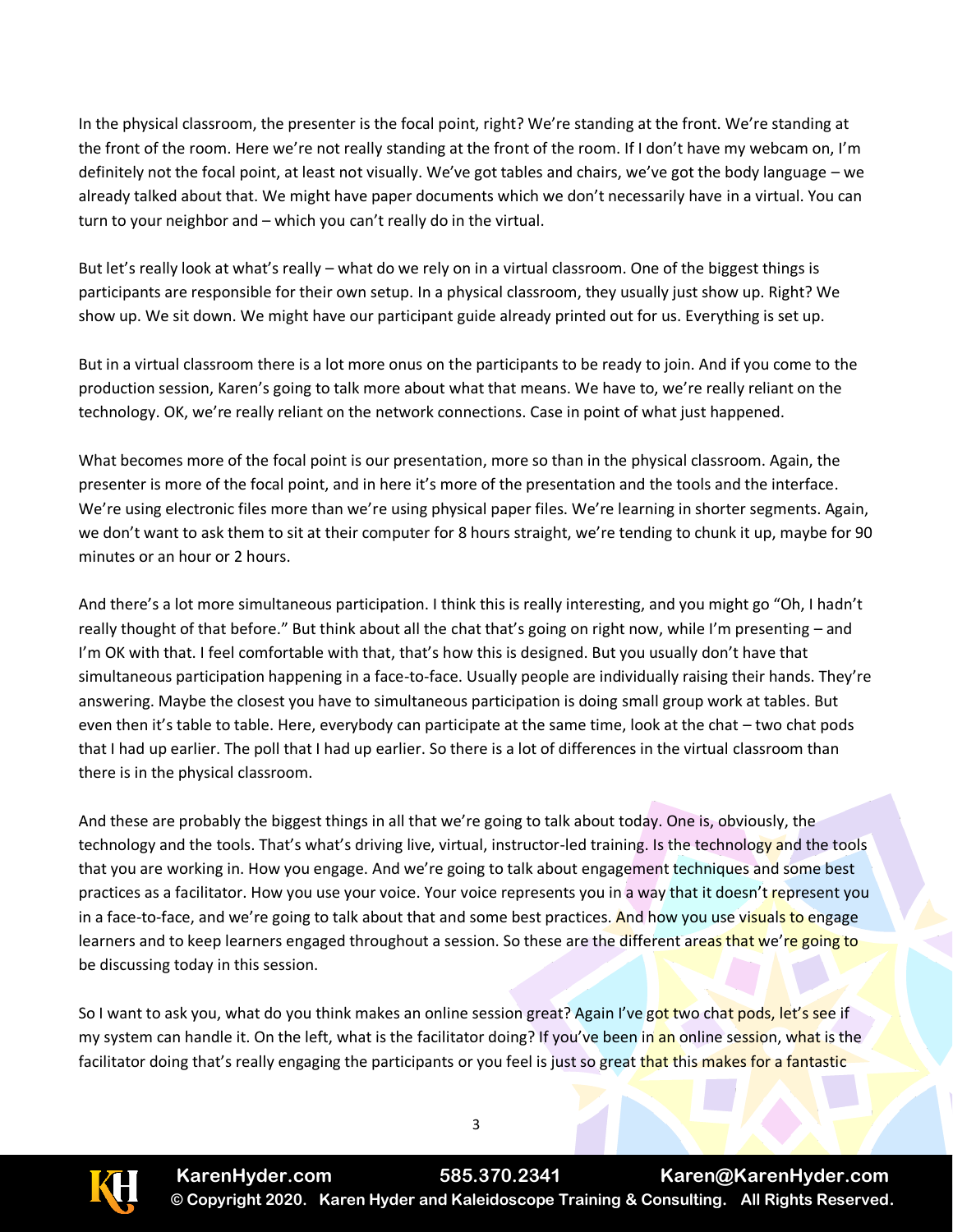session? And what are the participants doing? So if you want to answer that on the right-hand side chat. What are the participants doing that makes an online session great? And I'll give you a few moments to answer.

OK I see asking questions, for the facilitators, asking questions. Short discussions. Practice, practice, practice – Janet I saw you saying that a lot in the other sessions – I could not agree with you more. Practice, practice, practice. Asking for input. Taking breaks, keeping the engagement going. And let's see, what do you have to say about what participants are doing. They're communicating, they're chatting. Yeah, they're multitasking, and you know you might think that's a bad thing, but aren't we all – the facilitator and the participants you're asking them to multitask in here. I'm right now asking you to multitask by answering two different chat pods.

They're staying active, they're asking questions. Perfect. You all are fantastic. Thank you. I'm going to go back to showing just my slides. So again, I've got – oops got a little sticky there, there we go. What is the facilitator doing? The facilitator is stating a purpose or objective. They're using the tools effectively. You know you're in a good session when you know that that facilitator really understands how to use the tools, and uses them well. Can mitigate technical issues. If you don't have a producer, does your facilitator know how to mitigate and help and troubleshoot in the moment without it becoming a huge distraction? They can communicate well, and we're going to talk about communication techniques in here. They engage learners in relevant ways and in different ways throughout the session. They use their voice to engage, and they make it personal.

What are the participants doing? They're participating! Of course, in a good session. They try to resist distractions. If you were in Karen's session, she kicked hers off with some housekeeping slides. She asked you to shut down any unneeded applications, she's asking you to try to not be distracted to the best of your ability. They're asking questions. More of the onus is on the participants in an online session to stay engaged. To shut down that email, and to ask relevant questions. To answer those polls. To do the things that the facilitator is asking them to do. They're sharing their thoughts. And they're really helping. There's a lot more on the participants to make an online session great than maybe there was in a face-to-face.

So some things to think about – we're going to delve into some of these a little deeper. So let me ask you. And I – you can do this in the chat on the left hand side of the screen – What ways might you engage participants in a virtual environment? What do you find engaging? Go ahead and type that in chat on the left-hand side of your screen. What ways might you engage participants in a virtual environment? Storytelling. Relevant polls, I like that. Asking questions, chat. Quiz. Open-ended questions, thank you for saying that, we're going to talk about the best way to ask questions in here. Icebreakers. Use a lot of chat. Oh I like using images in a meaningful way, yes. OK, all – all really great things that you shared. I want to share some of what I think are some good engagement tips.

There's all different ways to engage. It's probably the number one question that I get is "How do I know my participants are engaged?" How do I know my participants are engaged. And to be honest I have a little bit of a snarky answer to that sometimes. Which is – you don't. I don't know what you are doing on the other side of the line here. And the best I can do as a facilitator is try to ensure that I am getting some sort of feedback from you. If you came to the design episode, we talked about one of the key principles is design for regular feedback.

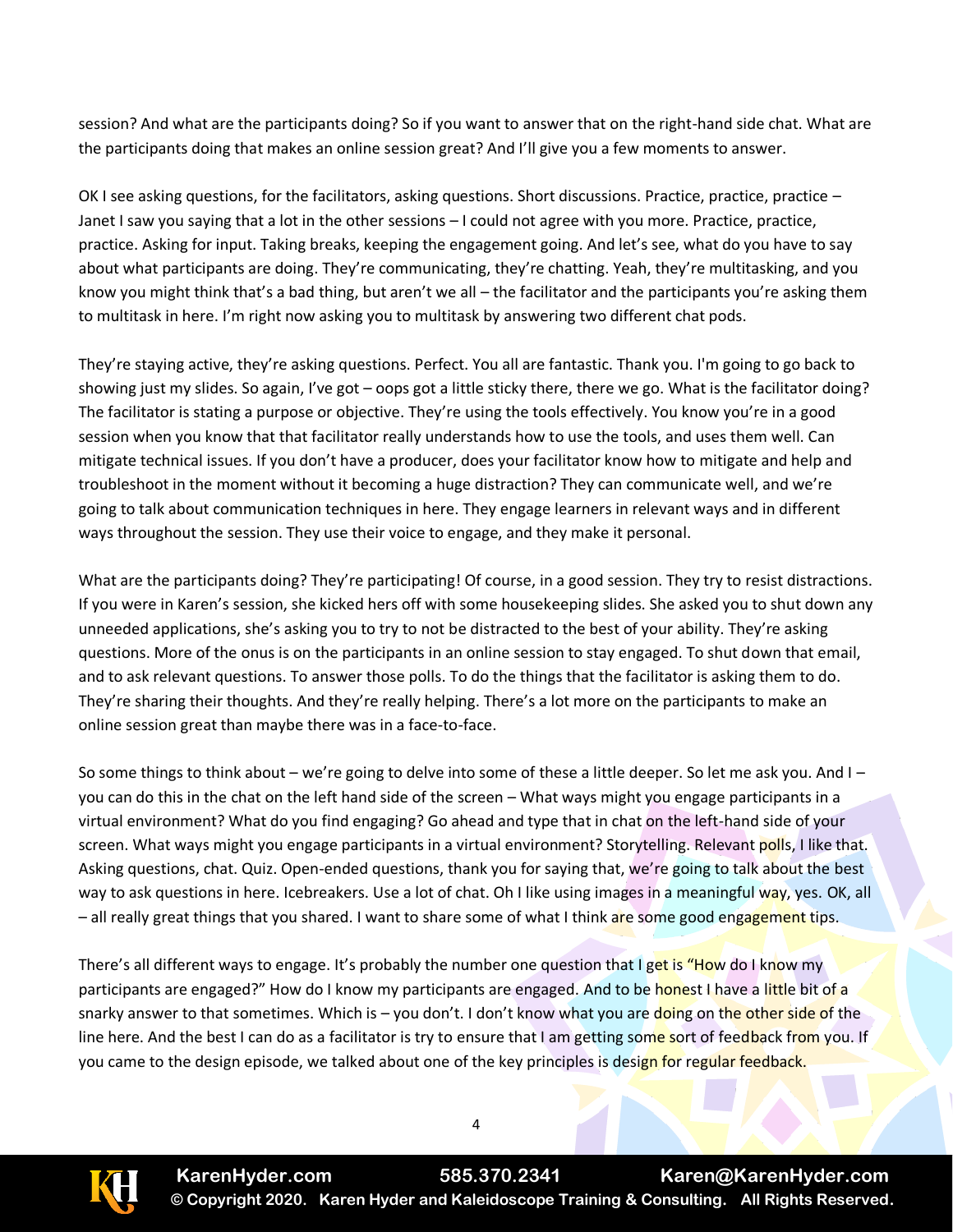Now this is facilitation skills, so maybe you weren't the designer or the architect of the course. But it's still your responsibility to make it your own. So some engagement tips. So you can look like this woman who's like super excited to be online. Like every time she's online "Yay! Virtual learning!" You want to engage early and engage often. It's that checking in. And how might that look?

You want to set the expectation of engagement. What is it that I want you to do throughout the session today? I kicked off this session right out of the gate with a question for you, and a poll. And maybe that's not in the design itself of the class that you've been asked to facilitate, but you can still set the expectation of engagement by engaging your participants from the moment they enter the room. The moment you open that room for them.

"Hi, how are you doing? Please type in chat, where are you joining from today?" I'm immediately setting that expectation that I want this to be a two-way with you and not just me talking to you for the next hour. And get participants using the tools early. So if I know I'm going to be using chat throughout the session, immediately start asking them to use chat. If I know I'm going to be asking them to use the annotation tool, have them do some sort of activity with the annotation tool. If I know I want them to use the green check for yes, just do a quick check-in. These are really easy things to do at the beginning of a session when you're using some sort of a housekeeping slides. So engage early, and engage often, and check in with your participants.

Be inclusive. Well, for me I work in a very global environment. I produce and I facilitate for organizations all over the world. And when I say be inclusive, I mean this on many different levels. A lot of people that might be coming to your sessions, English might not be their first language, and you might be teaching in English. So, how can you adjust your facilitation in order to be more inclusive?

One of the things to consider here, because we don't have that verbal – I mean, sorry, we don't have that body language to understand if someone's not understanding, and you're asking people to type in chat – if English is not their first language, remember that you have to take a moment to let them process what it is they want to answer. They have to think about typing it up. And then they have to type it up. Right? And that's not just if English isn't your first language. Everything takes a little bit longer in here. So really try to be inclusive and engage people on an individual level as well. Make them feel welcome.

Did you notice that every time I've asked you to do something, I thanked you for doing that? Thank you for answering the poll. Thank you for answering in chat, it's much appreciated. I saw a lot of people say "Ask openended questions," and I want to talk about asking questions in here because you want to ask questions and you want to ask a lot of questions. It's a great way to keep people engaged on a very simple level.

So, closed versus open-ended. When we say closed, we mean usually the answer is yes or no. And that might look like "Do you have any questions?" Yes or no. Open-ended is: "What questions do you have?" That's more openended. So you have to be really careful about are you using closed or are you using open-ended? Open-ended questions are a little more preferable, if you're facilitating it's a better way to start and engage your participants.

**KarenHyder.com 585.370.2341 Karen@KarenHyder.com © Copyright 2020. Karen Hyder and Kaleidoscope Training & Consulting. All Rights Reserved.**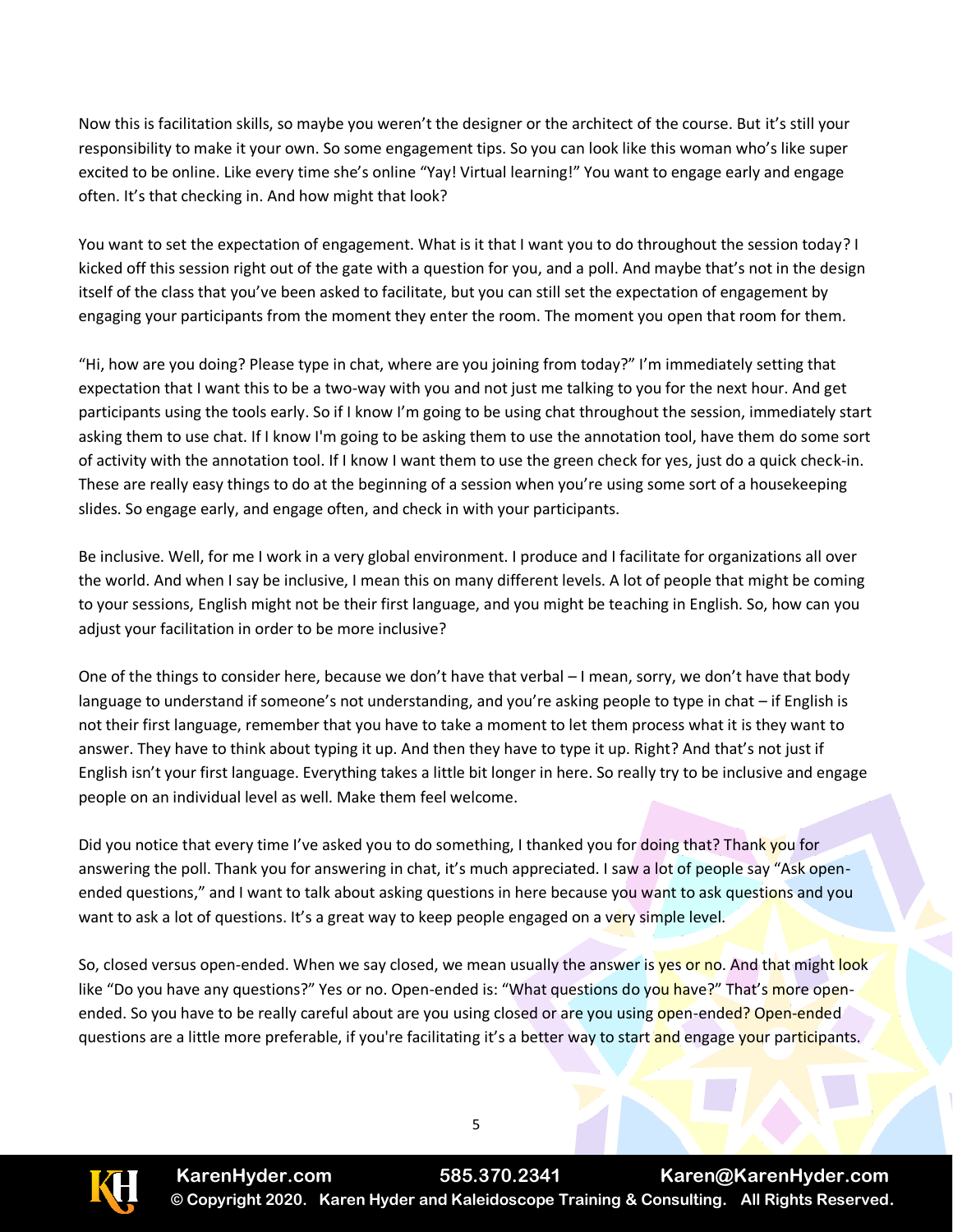However, here are some tips about asking questions. You have to tell them where and how to answer your questions. So, do you have any questions? Click green check for yes or red X for no. What questions do you have? Please type in chat or click Raise Hand if you have a question, I'll call on you and I'll ask you to come off of mute. So I'm telling you where it is I want you to answer the question. I'm telling you how to answer that question.

What happens when I don't do that? When I skip that step? Do you have any questions? OK that pause was on purpose. Yeah silence. No, you know what, not everyone says no. They don't do anything. It's what we call in the U.S. "crickets." Maybe they call that other places, too, I don't know. Whatever your equivalent is to just hearing nothing. We call that crickets. And then, if you're a new facilitator, oh boy do you get nervous. You're like, did you hear my question? So, also be very succinct. Do you have any questions? Click green check for yes or red X for no. You'll find these at the top of your screen where it looks like a person raising their hand, click the drop-down arrow and select yes – green check for yes or red X for no. If you're doing open-ended: What questions do you have? Please type in chat or click Raise Hand. You'll find the Raise Hand icon at the top of your screen where it looks like a person raising their hand. So be very succinct.

And this isn't just about asking questions, this is also about giving any sort of instructions in the virtual classroom. Remember, everyone is multitasking. Everyone has some sort of distraction probably happening. You have to let them know exactly what it is that you want them to do and where they can find the tool if you're asking them to use a specific tool. OK so then repeat yourself. Do you have any questions? Please give me a green check for yes or a red X for no. This is where you can find the green check for X and no and then repeat the question. And then wait for the responses.

Be silent, maybe go on mute. Take a sip of water. And let me ask all of you, how long should you wait for a response from your participants? How long do you feel you should wait for a response? Go ahead and type in chat for me. I'm seeing everywhere from 10 seconds to 2 minutes. Well, I think you're going to get a different answer from anybody who's been doing this for a really long time.

For my folks who would say they're experts, you know by all means chime in. The answer to that is it really depends. Often when I'm coaching new facilitators I'll say if nothing else, go on mute, take a sip of water, count to 10. And this is one of the hardest things for new online facilitators to do. If you're used to having that body language, if you're used to that immediate reaction from the participants by clicking their raise hand, remember everybody has to process a little bit more what it is you're asking them to do. I'm asking you to click green check for yes or red X for no, but you've still got to go find it. You've still got to go up, you've got to find it, and you've got to click on it. And that's after deciding how you want to answer. I'm asking you to type in chat – you've got to think about what you want to type. And then you've got to type and then if you're a perfectionist, you've got to delete and fix all your typos as well. By the way, typos are always fine in these environments, we all do it.

So you have to wait. And why it's so hard to do, though, because what ends up happening is people ask the question or they ask the participants to do something, they don't wait, and then they immediately go, "OK, well, I guess nobody has any questions and I'm going to move on." And I'm a participant and I'm in the middle of typing a question to you, and now you're moving on, I guess I won't ask that question anymore. You just shut down

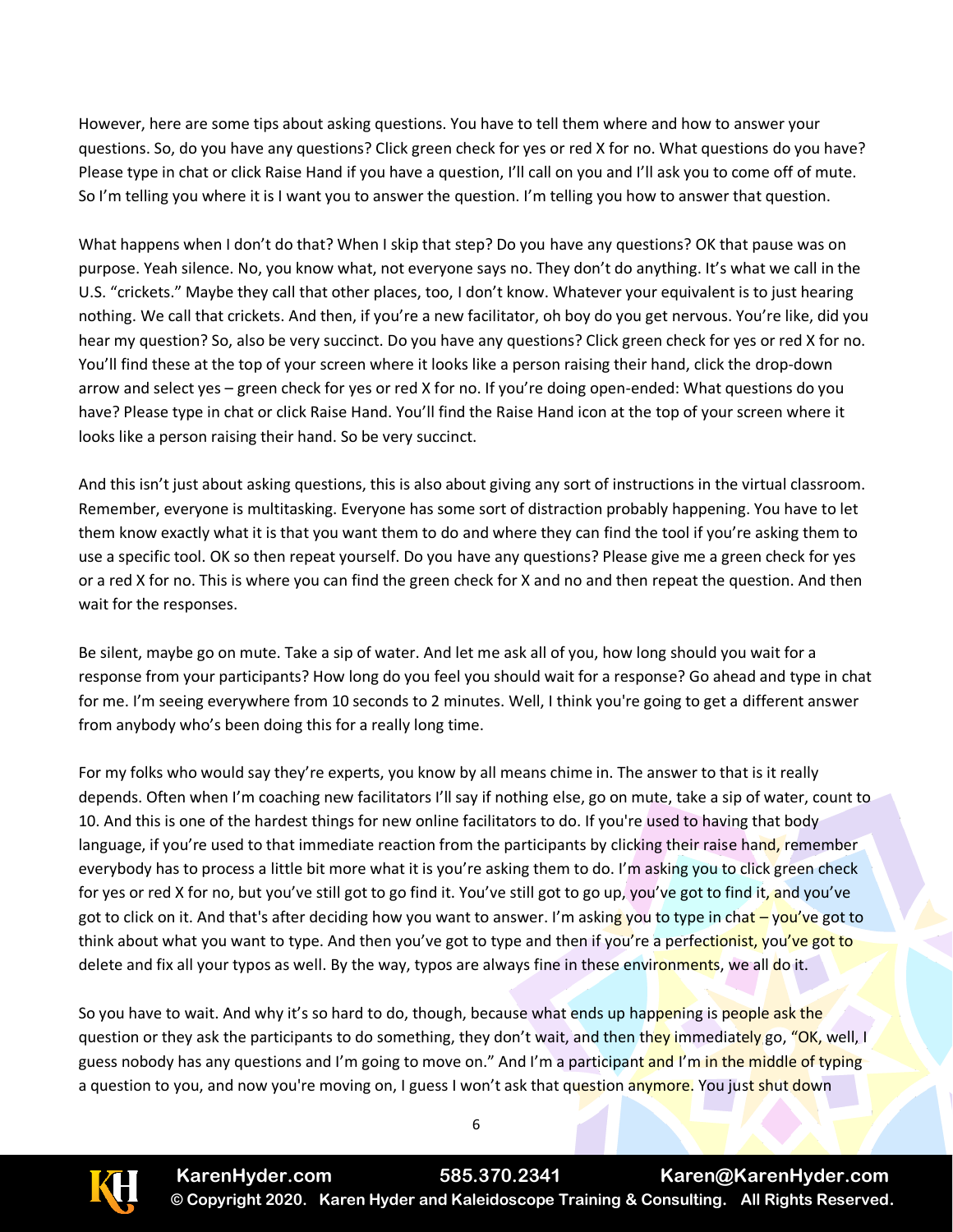maybe half your class from asking a question. So you have to be quiet, and wait for those responses. And then if the responses don't come, if say maybe after about 30 seconds, repeat the question. OK? Asking questions – those are my tips for asking questions.

So let's go back to our really excited person that is online learning. So engage early. Engage often. Be inclusive. Ask open-ended questions. Mitigate what I call virtual lurking. Those are the folks that you see are online, but not once did you see them type in chat, answer a poll, ask a question, raise their hand, come on microphone. But you see them. They're in the attendee pod. I have called that virtual lurking.

Now, it is up to you, and what you are teaching, whether you feel you need to mitigate this or not. If you are in a class where it's a requirement that you hear from every single person, this goes back to, you better set that expectation at the very beginning of your session. I want to hear from everybody today. I expect to hear from everybody today. That can be in chat. That can be click raise hand. So you really have to set that expectation. Now, I'm going to go back to this whole being inclusive. Yes and class size is important Vanessa, if you get a class of 50, guess what? The virtual lurking is going to happen. If you have a class of 15, it's a little bit easier to mitigate this. And this goes back to the whole being inclusive though.

You have to think, if you're in a global environment though, don't necessarily think virtual lurking is a bad thing. I do not want this to sound like a bad connotation. You have to think about who you're teaching to. In certain cultures, that is, that is more of how they learn. They sit back and they learn. They're not as engaged. They're not maybe what you consider as engaged. And that's OK. So please be cognizant of who your audience is and how you feel if you want to mitigate.

One of the questions I also get besides "How do you know people are engaged?" is "Should I call on people?" Should I directly call on people? And I'm not a fan, personally, but that's my facilitation style. And I'm also an introvert. And I despise being called on, personally. However, let's say I really need to hear from people and I haven't seen a certain person or couple people responding in polls. You can be a little lighthearted about it and go "I really need everybody to respond. I've got this poll going, I don't have 100% yet, please make sure you're answering."

If you can see who isn't answering and you really need to, send them a private chat. This is my recommendation. Before you call them out, send them a private chat and say, "Hey Barb, is everything OK on your end? I haven't seen you engage yet. How can I help you?" Or ask your producer to send them a private chat. More times than not, that's going to perk them up. They were probably checking email or something and not listening and that's going to get their attention as well. Yeah, private chat is your friend. I always like to give the benefit of the doubt. I don't know what's going on on the other side of that computer. I don't know, maybe you got a phone call from your school that your child is sick, and that obviously is going to take priority to the class that you are sitting in right now. So do the best you can there.

And my last tip here is use your tools wisely. Again, you might not be in charge of what the actual design is. So normally I would say, don't poll just to poll. I've seen a lot of people write "if you're going to poll, make it

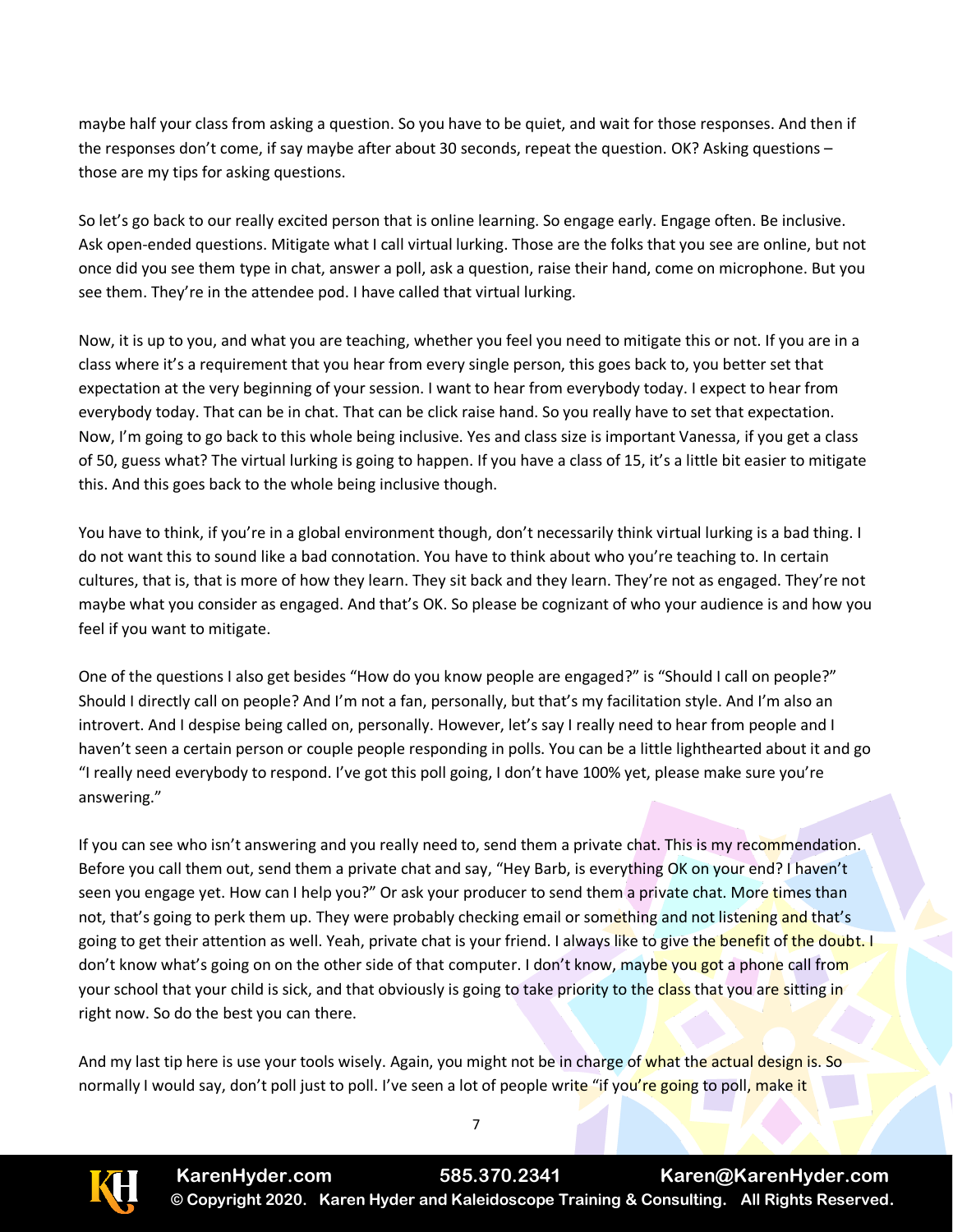relevant." If you're new to this, and if you're looking at chat right now, and you think it's overwhelming, imagine how that chat looks to me right now and I'm facilitating. There's no way with almost 600 people in here that I could possibly read all of that chat and stay focused on what I'm trying to teach. But you have noticed that I've caught a few here and there.

And a really great tip is: check your chat in batches. It's OK to stop and tell your participants, "hey, I realize there's a lot of chat going on, I'm going to take a moment, I'm going to be silent. I'm going to read through your chat. I want to make sure that I am not missing anything, please stand by." This is a good time to go on mute. This is a good time to take a drink of water as you read through the chat. And then as you're reading through the chat, if you're going to answer a question that you see in chat, repeat that question, because not everybody is reading what you're reading. You're scrolling on your own. So you'll say, "Joe had a question about an LMS," and you want to read the question out and then answer the question. Don't just start answering the question, there's no context for everybody else.

And the other thing I want to offer up is the pointer tool is your friend. OK, the pointer tool is your friend. You see me use the little green pointer tool here in Adobe Connect. Almost every platform has some sort of variation of the pointer tool. If you're in Zoom, you actually find it on your annotation toolbar; this is a Zoom example here, so there's an arrow. There's also a little red spotlight type of thing that follows your cursor around. WebEx is the same way. Both in Zoom and WebEx, if you use your arrow tool, it actually has your name on it as well, so you know who's using. So, use your pointer tool. And I say this because this is another way to engage is that visual engagement that's happening. I'm pointing to you where it is I need you to be – that you need to be focusing on at any given time. Of course, just like everything else, if you're not paying attention, this could maybe make you a little sick, so be careful how you use it. Oh, funny, Karen – your cat will like the red pointer. Yeah be careful with that with the kitty cats.

OK let me stop, let me go back just a slide let me stop here. What questions do you have about these engagement tips? I'm just going to stop and take a couple quick questions here. Is there a pointer tool in Adobe Connect? Yes I'm using it, it's that green pointer that you see on the screen right now. That is found up near the top in the share pod. You can also use your annotation tools as well. WebEx does have a pointer, it's found in the annotation tools. OK. Rashanda, you said what about whiteboards? Did you have a specific question about whiteboards? OK. So Rashanda I might answer your question a little later, if not, we'll see if we can come back to it. Oh good question: Is it possible to get some engagement in a meeting tool? Of course there is! You don't have to rely just on the tools themselves. And where I'm going here, what I've got planned here for you I think you're going to see that in action.

We keep getting this question: To webcam or not to webcam? You all have been asking this over the last couple of hours. It's one of the number one questions I get behind "How do I know my participants are engaged?" So here are the top four questions that I get about webcams and then I have a question for you.

Here they are: What do you think about me using my webcam? It's like the first question. I get that all the time from presenters "What do you think about me using my webcam?" Should I have it on the whole time I'm

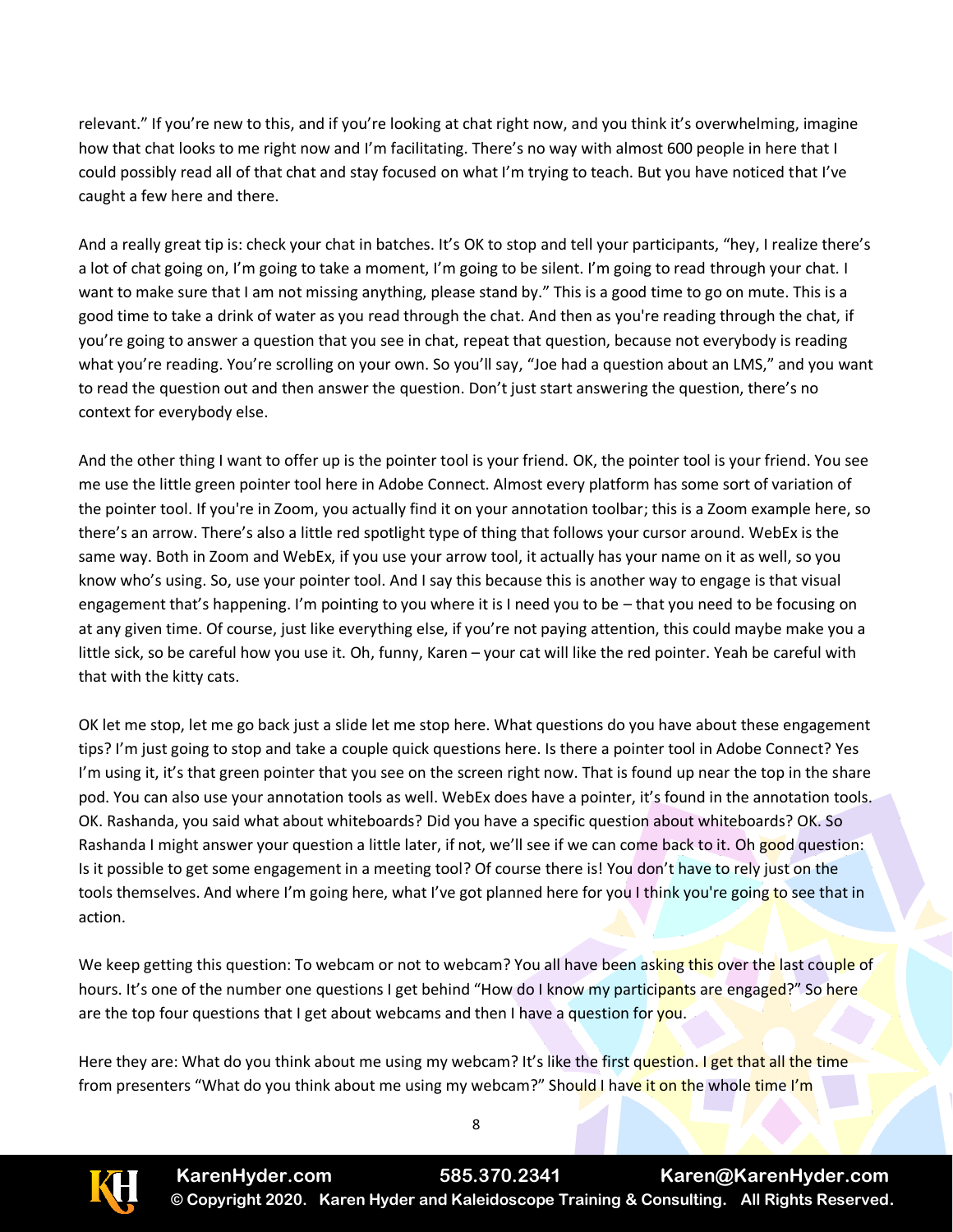teaching? Someone asked that earlier in this session. Should all the participants have their webcam on? And what are the max number of people you should have that should have their webcams on at any given time? So, these are the top questions I get. I'm going to answer each one of these.

But, before I do, I'm going to bring a poll over here for you: Should you use a webcam? Make that a little bit bigger. "Yes, always, it fosters connection." "Yes, but sparingly, as it can be a distraction." "Yes, but only if the facilitator is well practiced." "Maybe just at the beginning and during Q&A." "Depends on the situation." "No, it eats up bandwidth." I'm going to give you a second to answer that. OK. I'm going to go ahead and broadcast the results.

Looks like the winner is "Depends on the situation," and I wholeheartedly agree with that. It also depends on a lot of other factors as well. Bandwidth, how savvy is your facilitator, what exactly is the course that you're doing, what is the intent of having the webcam on? Let me address each one of these real quick.

What do you think about me using my webcam? Number one question I get from presenters. And I'll say – well, that is your prerogative, to have your webcam on, but let me give you some food for thought. Me, personally? I am not a huge advocate of having a webcam on when I am teaching a class, and here's the reason why. One, it eats up bandwidth and Karen talked about that in the last session. It's first thing that's going to start making your audio hitchy. Second of all, what exactly is it that you need the participants look at during a session? We're asking them to do a lot of multitasking. I'm asking you to type in chat. I'm asking you to look at my screen. To answer a poll. Maybe I have a whiteboard going on. Do I really need them to be looking at me as well? Am I able to make that virtual eye contact and have that connection with you?

For me, I can't. Because what is the facilitator doing? They're looking at chat, they're looking at PowerPoint, they're running a poll, they're running a whiteboard, they're not looking into the camera, they're looking all over the screen. And if you're like me who has two dual monitors, if you were here at the very beginning when I turned my webcam on, it was really hard for me because my Adobe is on my larger screen and that's not where my camera is. My notes are on my laptop, which is where my camera is. So there's no way that I would ever be looking at the screen, and to me that becomes quite the distraction, for me as a facilitator. And, it can become quite the distraction for the participants. Agree to disagree. That's OK, that's just my advice. And if you're really savvy and you're on one monitor and you love being on webcam and you feel that you – that what you're teaching it makes it really valuable – by all means, be on the webcam.

"Should I be on the webcam the whole time?" I like the whole just be on it at the very beginning when you're saying hello and then maybe at the end when you're doing Q&A. Again, it eats up the bandwidth, and if you have – like today, I would not recommend it. 600 of us on here, that's just one more thing to hitch. So it really depends.

"Should all participants have theirs on?" Also depends. If you have a really small group, by all means have everybody on webcam. But just make sure that they have the right settings for that, that they feel comfortable. That you set some ground rules for how to use your webcam.

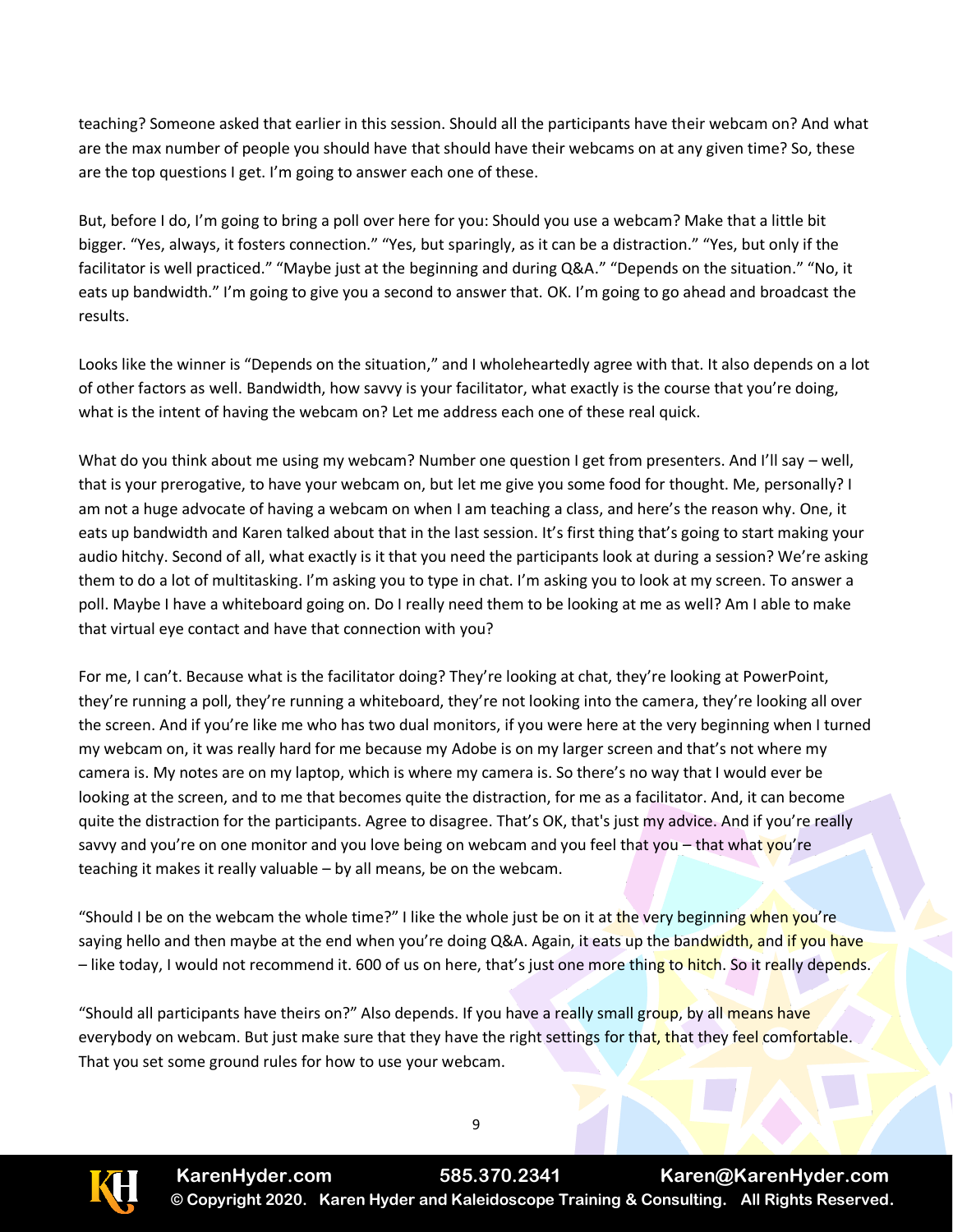And then "What are the max number of people who should have their webcams on?" That is such a tricky question. You've got 600 people; do you think that would be a great idea for all of us to be on our webcam today? Talk about crashing the server. Not a great idea. I don't really have an answer to that one. Sometimes it's going to be dependent on your platform. And let's remember too, that we are dependent on the platform and their capabilities. We are dependent on the servers that all of this is running off of. We have no control of how many people are hitting servers.

So I think what happens here, now remember I'm talking in the context of teaching a course. I am not talking in the context of being in a meeting or virtual teaming. Right, by all means, we need that more than ever right now, is to see each other and have that human connection. So by all means turn it on. But I'm talking about full on engagement to me it can be a – it can be a distraction. It just depends on what you're teaching though. I hope. I hope that answers your questions about webcams.

If you're going to use your webcam, though, I do have some advice for you. So let me ask you this question: What's wrong with this webcam picture? Go ahead and type in chat. What's wrong with this webcam picture? By the way, that's me. Background, bad lighting, looks bored. Messy background. Fuzzy. Not engaged. Yeah, but you know what happens, people come on webcam and they don't realize they look like this. OK, yeah you're right. It's not professional, I'm in a sweatshirt, I'm like leaning into the computer. I've got this garish overhead light. That's quite a mess back there. That was my art space back there. I look tired, like I don't want to be there. I hope that wasn't my own session. This is another one. We were in the process of, we had just sold our house and we were moving. I've got like a dog crate behind me, I've got all these boxes. If I knew this was going on, I by no means would be on a webcam that day. Right? There's no way that I could – I think I was actually working on a stack of boxes that day.

This is probably a better setup. Hopefully you agree. First of all, I've got more of the daylight helping me out. The lighting is much better. I'm wearing more professional clothes. I think that mess is still in the back corner, but I've hidden it with this nifty whiteboard so you can't see it. I actually have a clean desk, it's amazing how many times you might see really messy desks. I don't have anything that might be offensive in the background. Thank you Karen for saying I look great. I'm actually dressed with makeup and hair done. All right, so a big difference. If you are going to use your webcam, be really cognizant of your space. Test it out. Make sure that you've got good lighting.

Here's some kind of quick best practices. Determine the use of your webcam. Is it really relevant to be using your webcam? Practice, practice, practice with your webcam, practice that virtual eye contact. Make sure that you have the right equipment. Look the part. Even if it's just from the chest up – you all know what I'm talking about. How many of you are in your pajama bottoms right now? Still. And that's OK, because we're only seeing the head up. So at least make sure you look professional from the head up. Balance your light source. Clean up your space. And, you might be tired of looking at me, here's the beautiful Karen Hyder, she's got it all going on here. With the virtual eye contact, the beautiful purple clean wall behind her, her headset. She's smiling into the computer. And that brings me to my next.



**KarenHyder.com 585.370.2341 Karen@KarenHyder.com © Copyright 2020. Karen Hyder and Kaleidoscope Training & Consulting. All Rights Reserved.**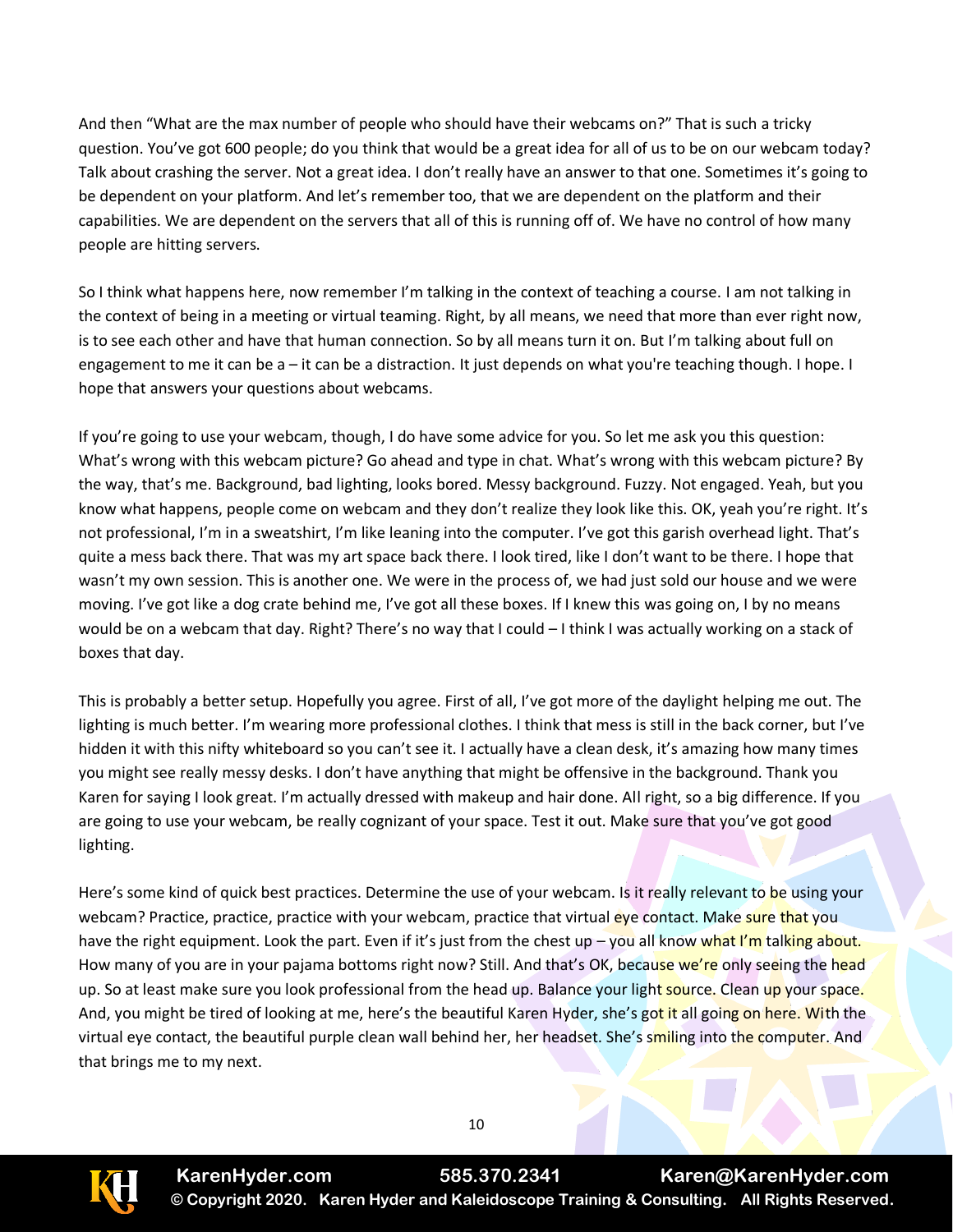We'll talk about smiling in a little bit. So let's move on to another way that's really important to engage the participants, and that's using your voice. OK, your voice will represent you in a way that is different in a face-toface. In face-to-face, you know I've done a lot of face-to-face. You're usually standing in the front of the room. You're using your hand gestures. You're walking around. You're using your body language.

You don't have that. In fact, moving around is not a great idea because your headset might rub on things, you can hear – a lot of times I hear presenters and their cords are moving, which becomes a distraction. Their chairs are constantly moving, which becomes a distraction. Your voice is going to represent you in a way that it might not have had to before. And I want you to think about your favorite podcast personality or radio personality – and what was it about that radio or podcast personality that made them engaging? Go ahead and type that in chat. Your favorite podcast or radio personality – what makes them engaging? You're not seeing anything on the screen. Yeah, they have a great voice. They're modulating. They have enthusiasm. They have humor. I could shift – If I'm really, really good, I don't need to have a lot of slides. I'm going to engage you with my voice. And if I'm talking like this the whole time, and I sound like I'm reading from the screen and I'm very monotone, you're probably going to disengage very quickly. Right? You need to have the voice inflection. For the sake of time, I'm not going to do this next activity.

I was going to ask you, what are best practices for using your voice effectively? I'm just going to go ahead and bring up some best practices here. Modulate and project your voice. Talk outward. Repeat your instructions. I talked about that before. Repeat your instructions, repeat your questions. Give very clear, succinct instructions.

Do you notice that every time I ask you to do something, I tell you how to do it? Keep your tone conversational, don't read. It's OK to script things out, but don't read from the screen, people can read for themselves. And if you are going to read, practice it so you sound more conversational. That's going to be more engaging. And when you're not speaking, mute your mic.

Some things to avoid. Well, I just said some of these. Reading from the screen. Don't be afraid of the silence. If you're teaching a 2-hour session, you need to give yourself breaks as well. So, be OK with the silence. That's one of the hardest things for new virtual facilitators to do. Is to be OK with the silence. It makes them crazy.

Again, mute your mic. Take a drink of water. Be careful of filler words – I hope I don't have a lot of *filler* words or sounds coming today. If you're not sure what your filler words are, I always recommend that you put together maybe a 10-minute presentation, and record yourself. Listen to yourself. Determine what your filler words are. And see if you can coach those out of you. That's a whole other session about coaching filler words. Common filler words are OK, um, uh. Common fillers are smacking your lips. I often have to tell facilitators "Please stop smacking your lips."

OK. The last thing you might see there is apologizing for the tool. We do that a lot. "Sorry it's not working." "Sorry for the bandwidth." sorry sorry. Try not to apologize for the tool. We're all on the tool together, we understand technology fails. That's not on you. The best that you can do, is if you're going to apologize, don't apologize

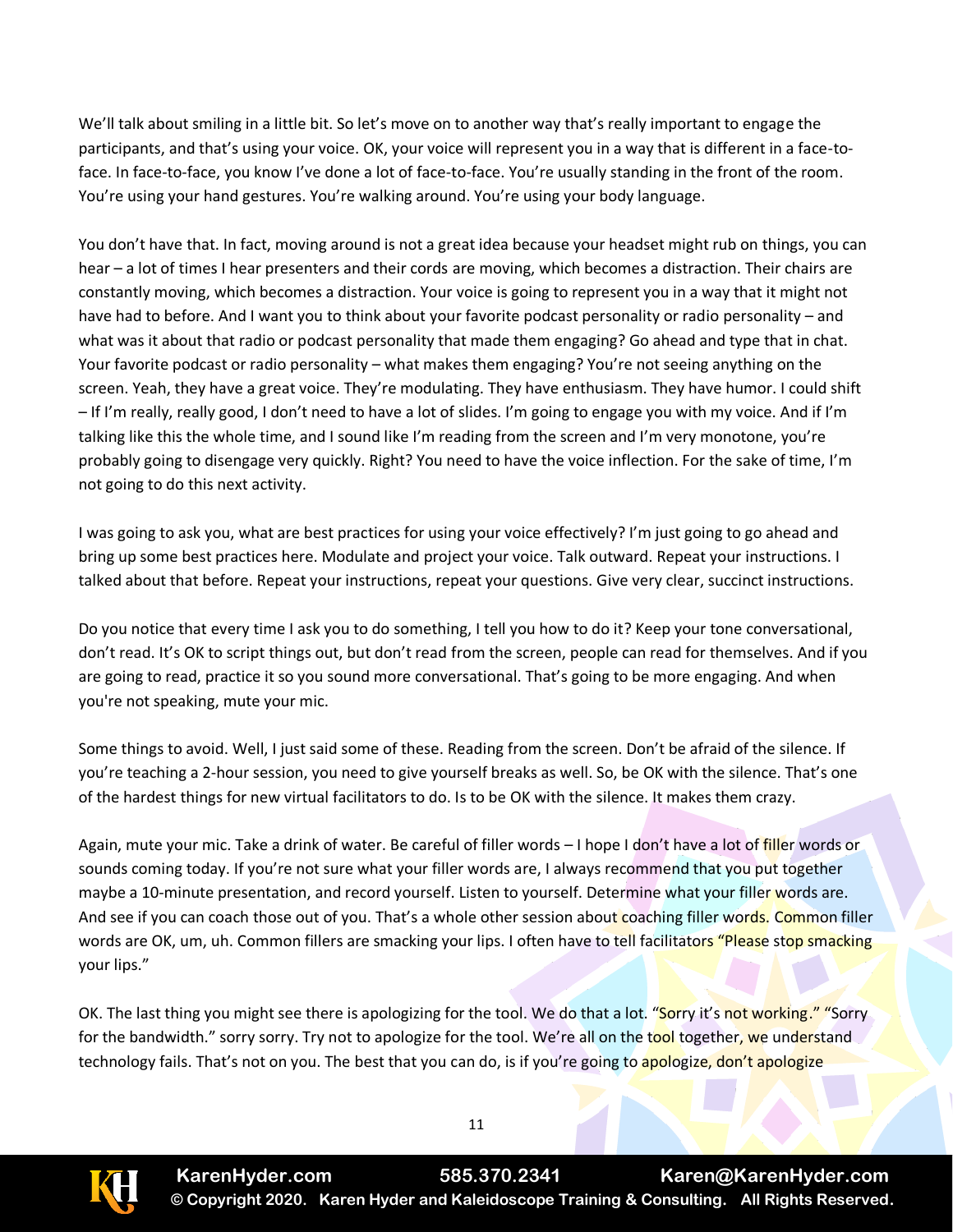necessarily, just say, "Thank you for your patience. We are working through this right now. We'll be back on shortly."

Smile! And sit up straight! You're projecting your voice. Guess what? We can tell if you're being all slouchy. And you don't want to be there. Be like this guy – or gal, I don't know if it's a guy or gal, I just thought he was cute with his smile. Smile and sit up straight. Heck, stand up! A lot of us have those stand-up desks, and if you're a stand-up facilitator, maybe you feel more comfortable with your stand-up desk and teaching. Just be really careful doing a lot of big movements, because if they're hearing that in your microphone, it can get distracting. And I don't say just smile and sit up straight because you're on camera. You're actually – your diaphragm is going to have more room, you're going to be able to fill your lungs more when you sit up straight, and you're going to be able to project your voice more when you're sitting up straight.

I've already talked a little bit about giving succinct instructions. If you're new to facilitating online, get really comfortable and really savvy on the best way to give instructions on the platform that you are using. So we'll just do a couple of these for the sake of time. But let me ask you, and you can type these in chat, we'll start with this very first one: If in the physical classroom, you were going to demonstrate, you might have said, "Let me demonstrate."

In the virtual classroom, what might you say instead? I'm going to share my screen. Look for my pointer. Watch what is happening on my screen. Right, if you're demonstrating, you're likely using application sharing and you're going to say something like "please look at my screen as I start my sharing." "I'm going to start application sharing now, please give me a green check that you're able to see my screen." "You should be seeing X, Y, and Z right now." Very succinct instructions. Because, again, I can't tell if you're confused. Choose this or this. You might want to say, "Please respond by giving me a green check for yes or a red X for no."

Share an example of your own. I might say "If you'd like to share an example, please click raise hand. I will then call on you." Say "Karen, thank you for raising your hand. If you'd like to come off of mute, the floor is yours." That's a lot of instruction. So these are just a few examples. We have a table of these that we're going to provide in our [handout](http://www.elearningguild.com/showFile.cfm?id=6437) as well, so I think the most important thing for you is to really understand the platform and the tools that you're going to be using.

If you came to Karen's session, you learned that all these platforms, although they have the same feature functionalities, they all behave differently. And the tools are found in different places. So let's say you're starting a poll, you might have a visual cue on the screen that there is going to be a poll, and your verbal cue might be: "You will now see a poll appear on the right hand side of your screen. Please take one minute to select your answer. Don't forget to click submit button!" And then you wait.

Let's say you're using the annotation tools. Again, you might have a visual cue so they know what to look for. Where to find it. "Using your annotation tools down at the top left corner of your screen, please use the text tool. It looks like a T, it's the second one over. Click on the  $T$  and then click on the screen where you would like to respond." If answering a yes or no question, you've already heard us do this. "Using your status indicators down

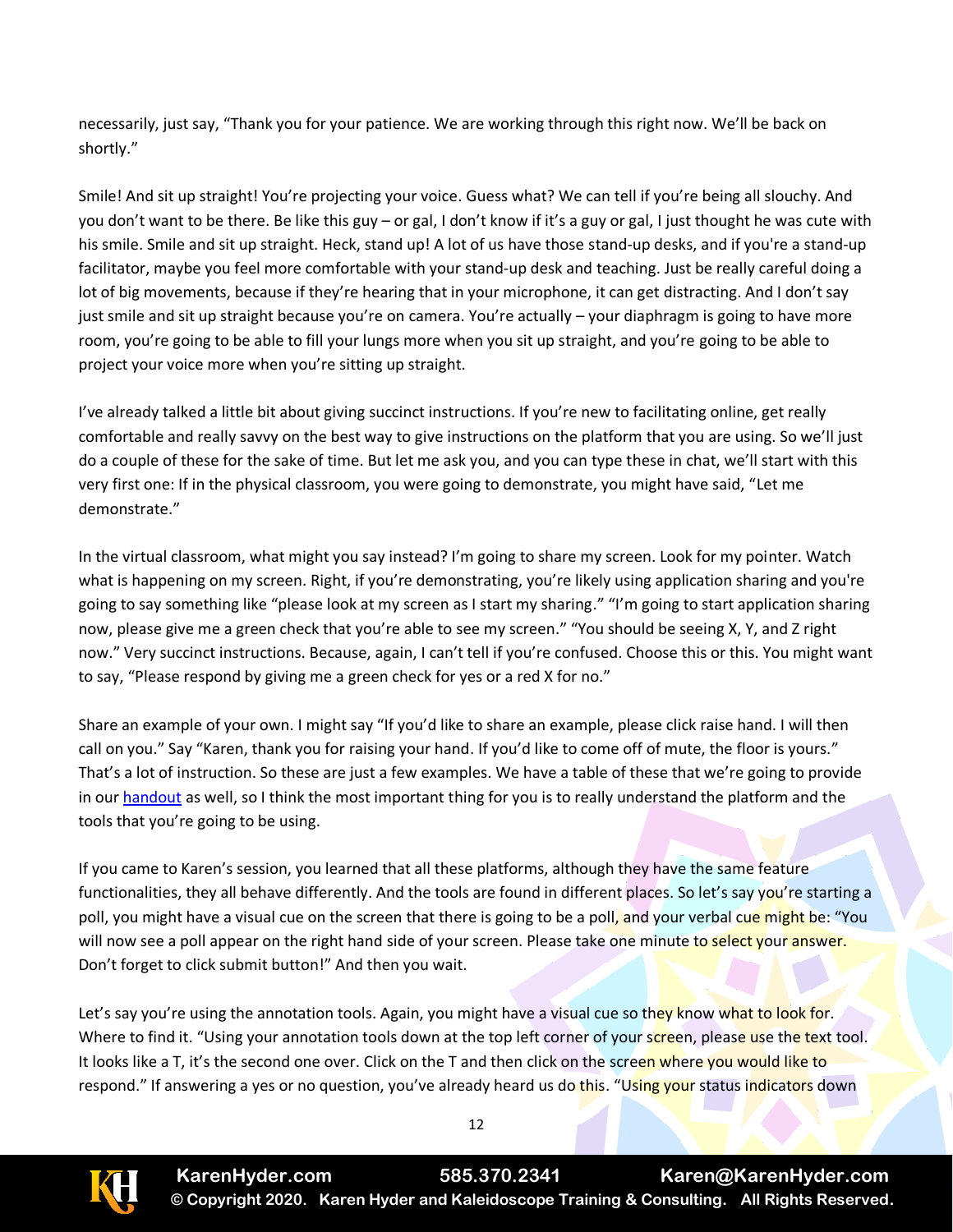at the right-hand side of the screen, please give a green check for yes or a red X for no." So hopefully what you're seeing is how succinct these are.

And if you're doing a lot of training, over time you're not going to have to say the full thing – I'm not going to have to say every single "You'll find this at the right-hand side of your screen." As I'm in these sessions more and more with the same people, eventually I can say "Just give me a green check for yes or a red X for no." But if you are new, script these out, and really understand so they're just sort of second nature in your tool. And when someone goes "I can't find my annotation tools" you know to say – if you're in Zoom – "Please hover your mouse at the top of your screen, you're going to get a drop-down menu. From there you're going to click more options. You'll then see your annotation tools there. Click on annotation tools and that will bring up your bar." OK, so it's a lot to say. If you came to the design session, you might remember me saying "Time online is different than time face-toface." This right here? Case in point. You have to give – and everything requires – instructions, and this is one of the reasons why.

I'm going to close out about some preparation techniques to make sure that you are successful. And then of course Karen's going to take an even deeper dive, I'm going to scratch the surface here, just from a facilitator perspective, and then hopefully have a little bit of time for questions.

Equipment – what do you need for equipment? I mean, there's probably some obvious things, but I want to talk a little bit about each one. A good, wired, headset. A good wired headset. I get a lot of presenters who come in and say "Oh I have, you know I have my earbuds," and yeah the earbuds sound great, or "I've got the Bluetooth" and "Oh it worked just fine in Skype, how come it's not working in here?"

If you can, try to be wired. I know that's becoming harder and harder to do, but in our experience. Karen Hyder and Karyn Gleeson, any of us who do production work, a lot of production work, we're going to tell you: a lot of times when your microphone – I'm sorry, your headset – is not working, we're going to say "Can you go buy a wired headset?" And guess what? It works much better. What brand to use? OK, this is the reason I said good and not the most expensive great. Honestly, I find the more expensive the headset, the worse it works. Especially here in Adobe Connect.

Yes I have the Plantronics, they work terrible in here. My favorite one, I'm going to date myself, was like a 1990 \$19 at Radio Shack. I don't think Radio Shack exists any more, but hopefully you're getting the idea of what I'm saying. Don't feel like you have to go get the most expensive headset out there. Your gaming. If you've got a teenager or somebody at home, you could try their gaming headset too, just go steal that from them, they probably need a break from that anyways. It does still exist! OK well I don't know, I never see anymore, but OK. That's my favorite.

Have a main computer and, if you can, a backup computer. In the session before, I'm sorry I can't remember your name, you were giving some really great advice about your setup. Again, Karen's going to talk more about this. I have my main setup. I have a second computer that I'm logged on in case I need to suddenly move over to the



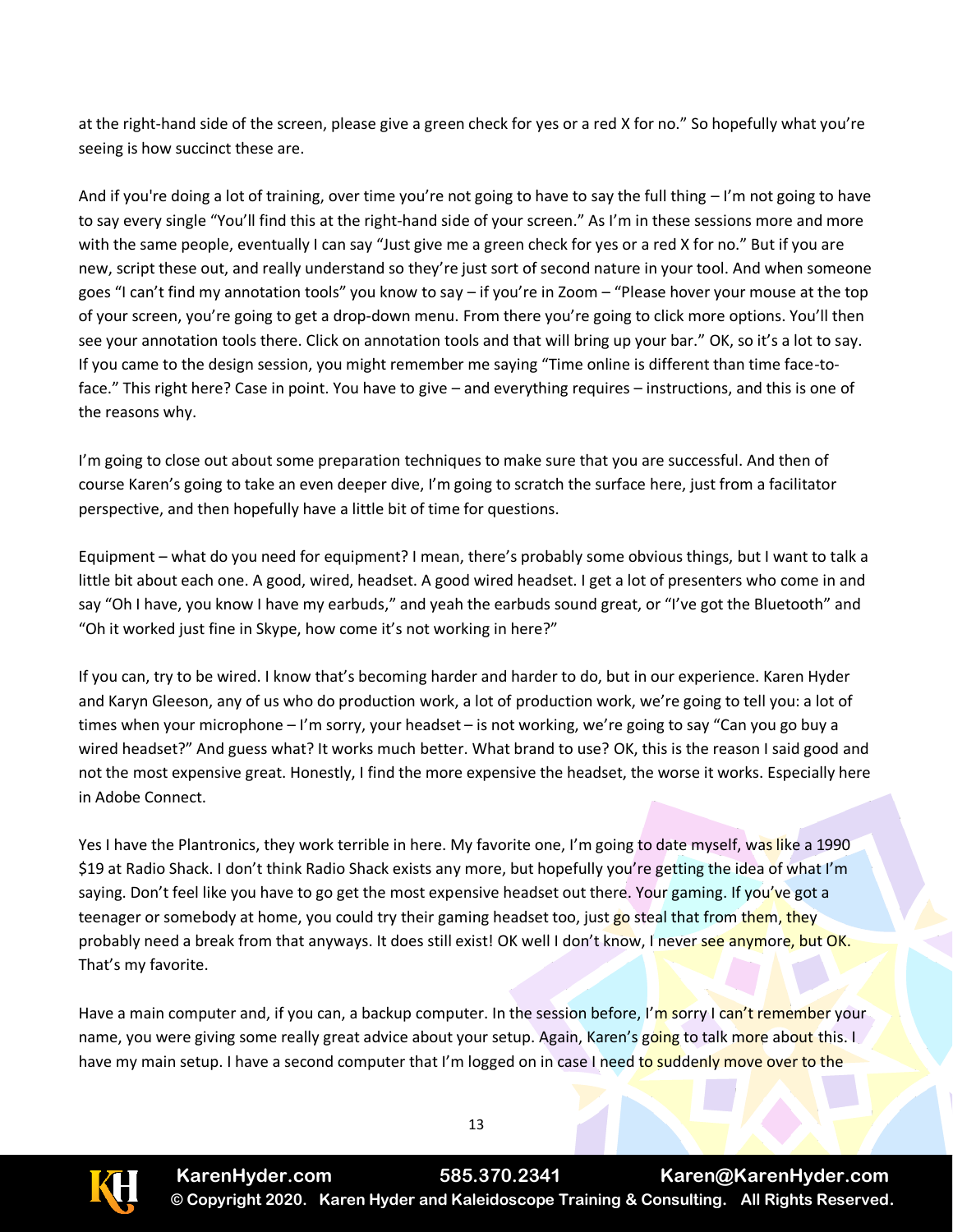other one. I have two – actually, I have three monitors. But I always have two monitors going on, it does make life easier. Especially if you're working in Zoom; I won't deep dive into that.

Have a wired internet, if you can. Again I know that's becoming harder and harder to do. If nothing else, have an alternate internet source. Karen alluded to this. So, on my main computer I'm on my internet for home. On my second computer, I'm using my hotspot on my iPhone. I'm using the hotspot on my iPhone. So If all else fails on my main computer, I can move over to my secondary computer and my secondary alternate source.

Know your platform! Hopefully that's coming across in all of the sessions. If you don't have a producer to help troubleshoot for you, you need to be able to troubleshoot very quickly if you're the only one in there. Plus it's going to help you to be better at engaging if you know your platform.

Have a plan B. So I've got a short little list of some things that could happen to you when you're the facilitator. That is coming up on your screen. Again I'm not going to deep dive here, these are all things that have happened to me that will happen to you. I can almost guarantee it. These things happen and you need to know how to be able to punt – and this is why it is so important to have that backup equipment. Backup internet source. And a backup plan. If your application sharing is suddenly not working, what are you going to do instead? Your internet goes out – what are you going to use instead? Am I still using my webcam? No, I am not using my webcam, Holly.

So backup plans, here's just a couple quick tips. Print out a copy of your slides. So, maybe you suddenly can't see but the participants can still hear you, and your producer can continue to move forward on your behalf. Then great, at least you know where you are and you can keep talking because you have your notes handy. Have a backup presenter if you can. That's ideal. It's not – doesn't usually happen, it's really hard to find that, but have some sort of backup plan. Log on to a second machine. Have your IT department or tech support on speed dial so they can jump in. Sometimes I have sessions where maybe tech support comes in the first 10 to 15 minutes of my session for me, and then when I know everything is good to go, they can log off. Place videos outside of the platform. That's sort of an outlier for this list. And know the tools. Be flexible. Be ready to punt.

Final tips. Oh my goodness. These are – you're going to know all of these, I already talked about all of these. Be succinct. Monitor chat regularly. Reference questions and give thanks. So that is "Great question Kimberly, thank you for asking that question. Kimberly's question was ..." Encourage contribution from participants.

My last little tip here is have a glass of water and wear lip balm. You might go "Gosh, that's a weird thing to say" but remember me talking about the smacking of the lips? Sometimes that comes from dry mouth. Dry mouth comes from nerves. Guess what helps with that? Well, it won't help your nerves. Lip balm. Well maybe it does. But if you put some lip balm on, it will help with the smacking and the dry mouth sound. And that can become a distraction very quickly.

OK. Plan. Practice. Know the tools. Test everything. Have a backup plan.



**KarenHyder.com 585.370.2341 Karen@KarenHyder.com © Copyright 2020. Karen Hyder and Kaleidoscope Training & Consulting. All Rights Reserved.**